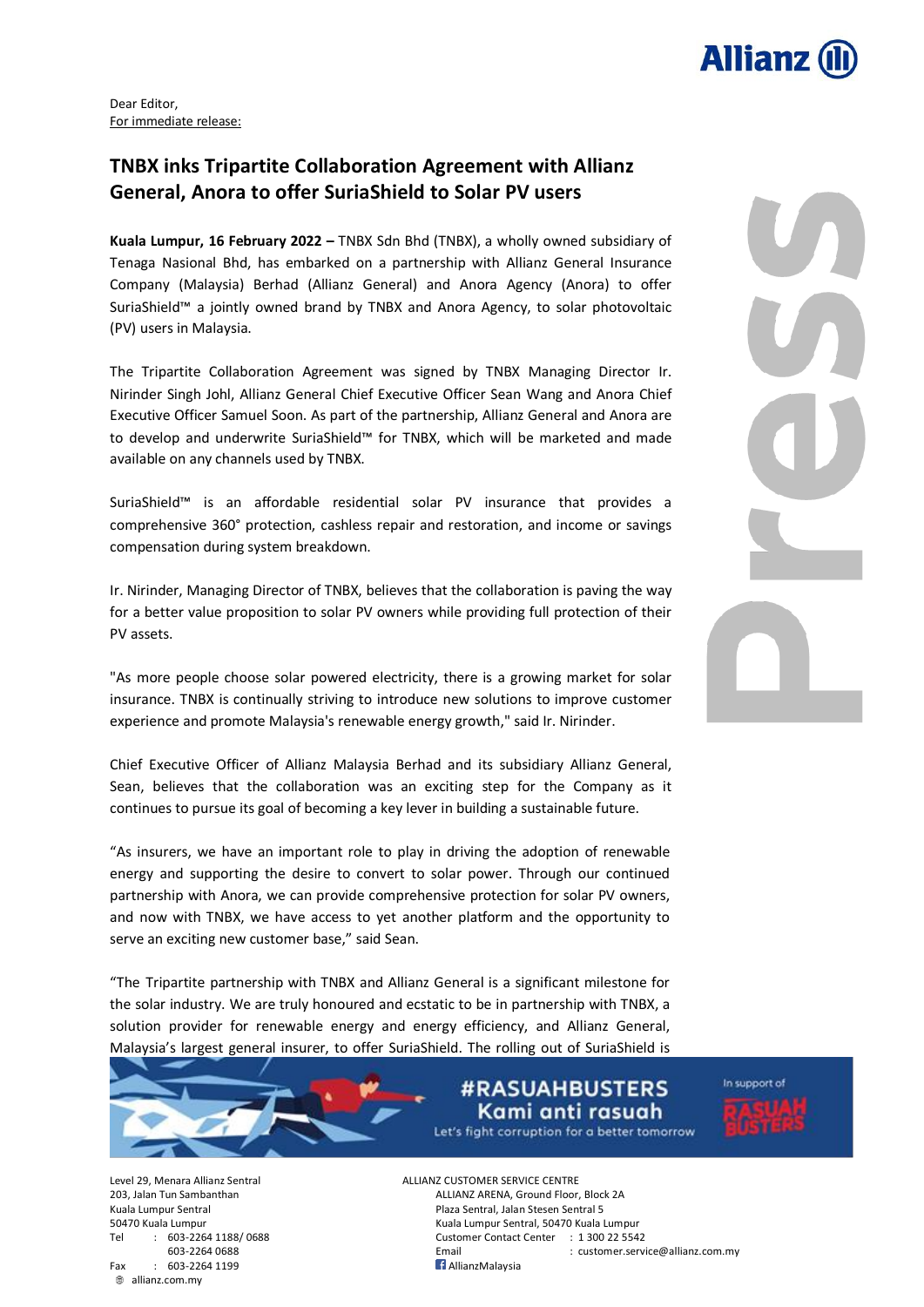

timely to cater for existing FIT and increasing NEM take ups and SuriaShield will be the enabler in domestic solar market," said Anora Chief Executive Officer, Samuel Soon.

In conjunction to the official launch of SuriaShield, TNBX, in collaboration with Anora, is giving free one-year RM10,000 personal accident coverage underwritten by Allianz General to the first 1,000 SuriaShield customers.

To learn more about SuriaShield, visit [suriashield.tnbx.com.my/home.](https://suriashield.tnbx.com.my/home)

#### **About Allianz in Malaysia**

The investment holding company, Allianz Malaysia Berhad, a subsidiary of Allianz SE, has two insurance subsidiaries - Allianz General Insurance Company (Malaysia) Berhad ("Allianz General") and Allianz Life Insurance Malaysia Berhad ("Allianz Life").

Allianz General is one of the leading general insurers in Malaysia and has a broad spectrum of services in personal lines, small to medium enterprise business and large industrial risks. The GWP for general insurance business for financial year 2020 reached a mark of RM2.36 billion. Allianz



Fax : 603-2264 1199 **AllianzMalaysia** allianz.com.my

Level 29, Menara Allianz Sentral **ALLIANZ CUSTOMER SERVICE CENTRE**<br>203. Jalan Tun Sambanthan Allianz ARENA. Ground Floor. ALLIANZ ARENA, Ground Floor, Block 2A Kuala Lumpur Sentral **Plaza Sentral Sentral Sentral Sentral Sentral Sentral Sentral Sentral Sentral S** 50470 Kuala Lumpur Kuala Lumpur Sentral, 50470 Kuala Lumpur Tel : 603-2264 1188/ 0688 Customer Contact Center : 1 300 22 5542 603-2264 0688 Email : customer.service@allianz.com.my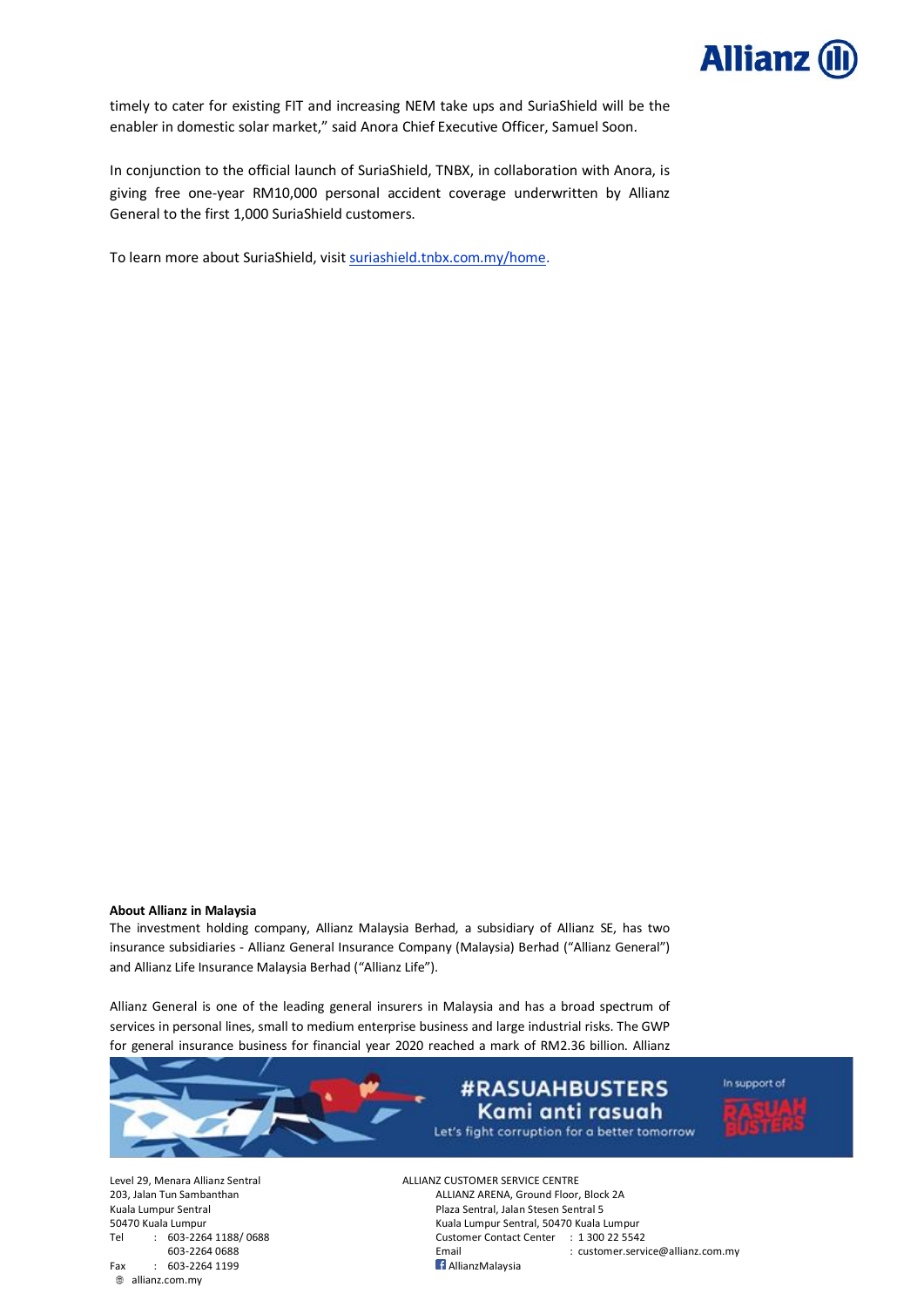

Life offers a comprehensive range of life and health insurance and investment-linked products and for the financial year 2020, Allianz Life recorded a GWP of RM2.95 billion and is one of the fastest growing life insurers in Malaysia. Allianz Malaysia has 32 branches nationwide.

In 2020, Allianz Malaysia was awarded the Industry Excellence Award for financial services at the MSWG-ASEAN Corporate Governance Awards. The Company also ranked seventh amongst the Top 100 Companies for Overall Corporate Governance and Performance (by Rank) and 16th amongst the Top 100 Companies for Corporate Governance Disclosure (by Rank). In 2019, Allianz Life was named The BrandLaureate's Iconic Brands of the Decade Award 2019 for Life Insurance.

## To learn more about Allianz Malaysia, visit [allianz.com.my](http://www.allianz.com.my/)

Facebook: [facebook.com/AllianzMalaysia/](https://www.facebook.com/AllianzMalaysia/) | Instagram: [instagram.com/allianzmalaysia/](http://www.instagram.com/allianzmalaysia/) LinkedIn: [linkedin.com/company/allianzmalaysia/](https://www.linkedin.com/company/allianzmalaysia/)

### **About Anora Agency**

Anora's journey began in 2009 believing in going that extra mile for the best interest of clients in mind in underwriting and claims with a strong sense of integrity in service and relationship. Expanded from life insurance into general insurance, Anora is committed to bridge the gap between risks and insurance by providing tailor-made underwriting solutions for the full suite of insurance. In October 2018 through collaboration with the Malaysian Photovoltaic Industry Association and Sustainable Energy Development Authority Malaysia, Anora developed and launched SolarPro, Malaysia's first solar PV system insurance underwritten by Allianz General Insurance Company (Malaysia) Berhad. Passionate to provide innovative insurance solutions, in January 2022, Anora launched SolarPro Line-Stoppage.

For more information about Anora Agency's products and services, visit [anoraagency.com.](http://www.anoraagency.com/)

#### **About TNBX**

TNBX Sdn. Bhd. is a wholly owned subsidiary of Tenaga Nasional Berhad incorporated in 2017. TNBX offers smart and innovative solutions in renewable energy and energy efficiency for homes and businesses. Our team members are passionate to drive green revolution in Malaysia and believe that by working together, we can all make the difference the world needs.

To learn more about TNBX, visit [tnbx.com.my/.](https://www.tnbx.com.my/)

**Allianz Malaysia Berhad Press contact:** Shamala Gopalan Group Head Corporate Communications Department Allianz Malaysia Berhad Mobile: 016.285.0685 Email: [shamala.gopalan@allianz.com.my](mailto:shamala.gopalan@allianz.com.my)

Gary Mark Nagan Manager Corporate Communications Department Allianz Malaysia Berhad



# **#RASUAHBUSTERS** Kami anti rasuah



Let's fight corruption for a better tomorrow

Fax : 603-2264 1199 **AllianzMalaysia** allianz.com.my

Level 29, Menara Allianz Sentral ALLIANZ CUSTOMER SERVICE CENTRE 203, Jalan Tun Sambanthan ALLIANZ ARENA, Ground Floor, Block 2A Kuala Lumpur Sentral **Plaza Sentral, Jalan Stesen Sentral 5** 50470 Kuala Lumpur Kuala Lumpur Sentral, 50470 Kuala Lumpur Tel : 603-2264 1188/ 0688 Customer Contact Center : 1 300 22 5542 603-2264 0688 Email : customer.service@allianz.com.my